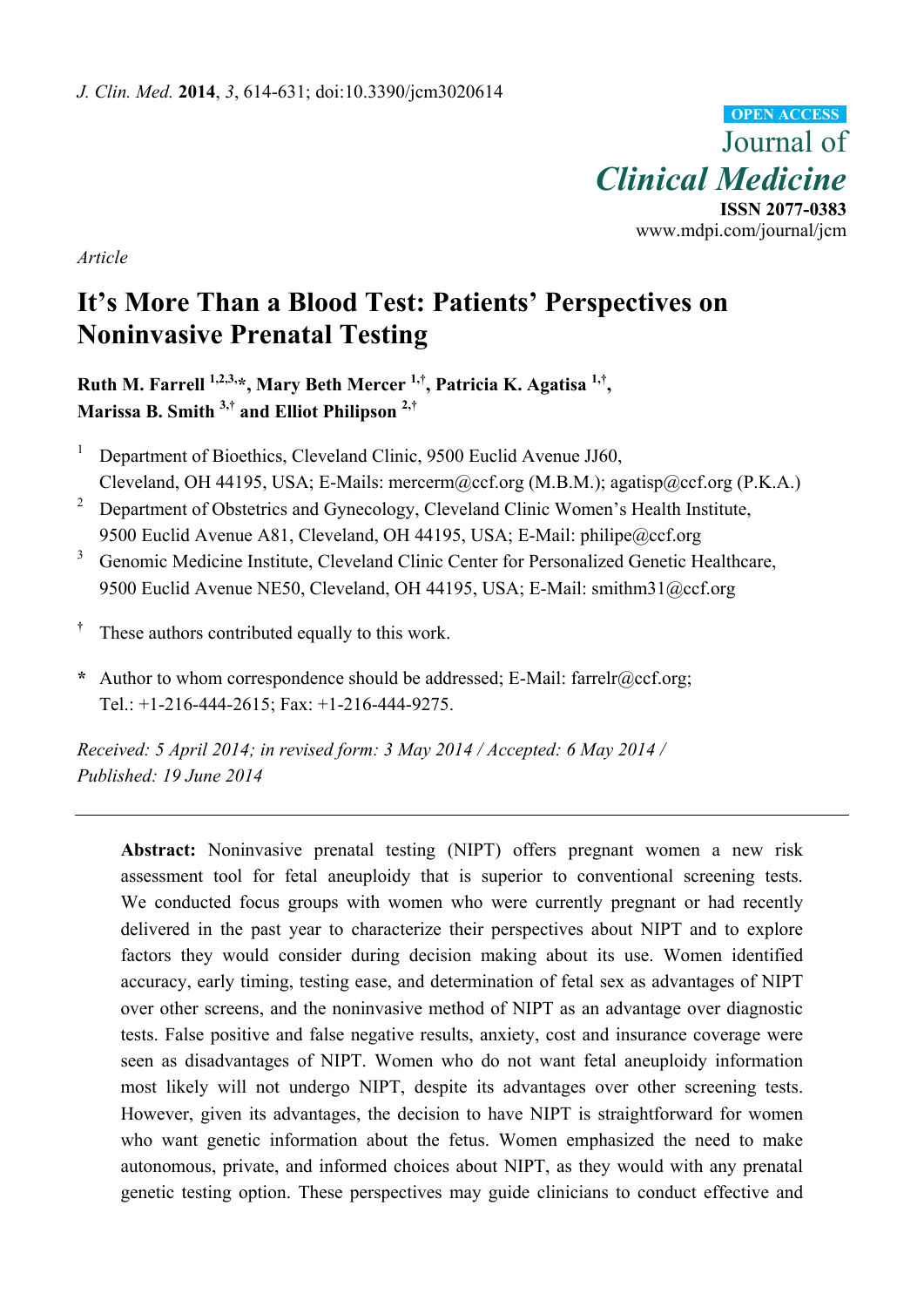clinically relevant counseling with pregnant women who consider utilizing this new genetic technology.

**Keywords:** noninvasive prenatal testing; patients' perspectives; patient decision making

# **1. Introduction**

Noninvasive prenatal testing (NIPT) is changing paradigms about accessing and utilizing fetal genetic information to guide antepartum care [1–4]. This new prenatal genetic test provides genetic information about the fetus in early pregnancy by measuring cell-free fetal DNA in the maternal blood. Using this test, it is possible to identify the risk of Trisomy 21, 13, and 18, as well as fetal sex aneuploidy [5–7]. Major advantages of NIPT include a superior detection rate and lower false positive rate compared to the first trimester screen and/or the quadruple screen and the ability to be performed as early as 10 weeks gestation. Although NIPT is currently utilized as a screening test, cell-free fetal DNA technology may have diagnostic capability in the future that can be used to confirm the presence or absence of fetal aneuploidy and, eventually, to obtain a detailed fetal genetic and genomic profile. The clinical application and potential of NIPT is great. Studies show that both patients and healthcare providers are interested in this test and incorporating it into prenatal care [8–10].

Although there are clear advantages to NIPT, there are also limitations: NIPT is not a diagnostic test, and follow-up invasive testing is required to confirm the presence or absence of aneuploidy. As of yet, the positive predictive value of NIPT has not been well established in women considered low-risk by age or reproductive history or with multiple gestations. In addition, data regarding the source and chance of a false positive result in different populations has yet to be well determined [7,11].

It is unclear how pregnant women view the value and limitations of NIPT, both on its own and compared to other prenatal tests, in addition to factors that inform their decision-making. However, it is critical for clinicians to have this information to enable them to provide an effective and clinically relevant counseling process with pregnant women that supports a patient-centered, informed decision about NIPT, as well as other prenatal testing options. To address this issue, we developed a study to determine how pregnant women conceptualize the utility of NIPT as compared to conventional screening and diagnostic tests and identify the factors they would consider in the decision-making process about its use.

# **2. Methods**

Six focus groups were conducted from 14 September 2013 to 11 January 2014 to explore women's perspectives, including their decision-making needs and preferences, on NIPT as compared to other prenatal testing options. Eligible participants were women between the ages of 18 and 45 years who received prenatal care at the Cleveland Clinic. Women who were not in the inclusion age range, who were unable to speak or read English, or were unable to provide informed consent for research participation were excluded.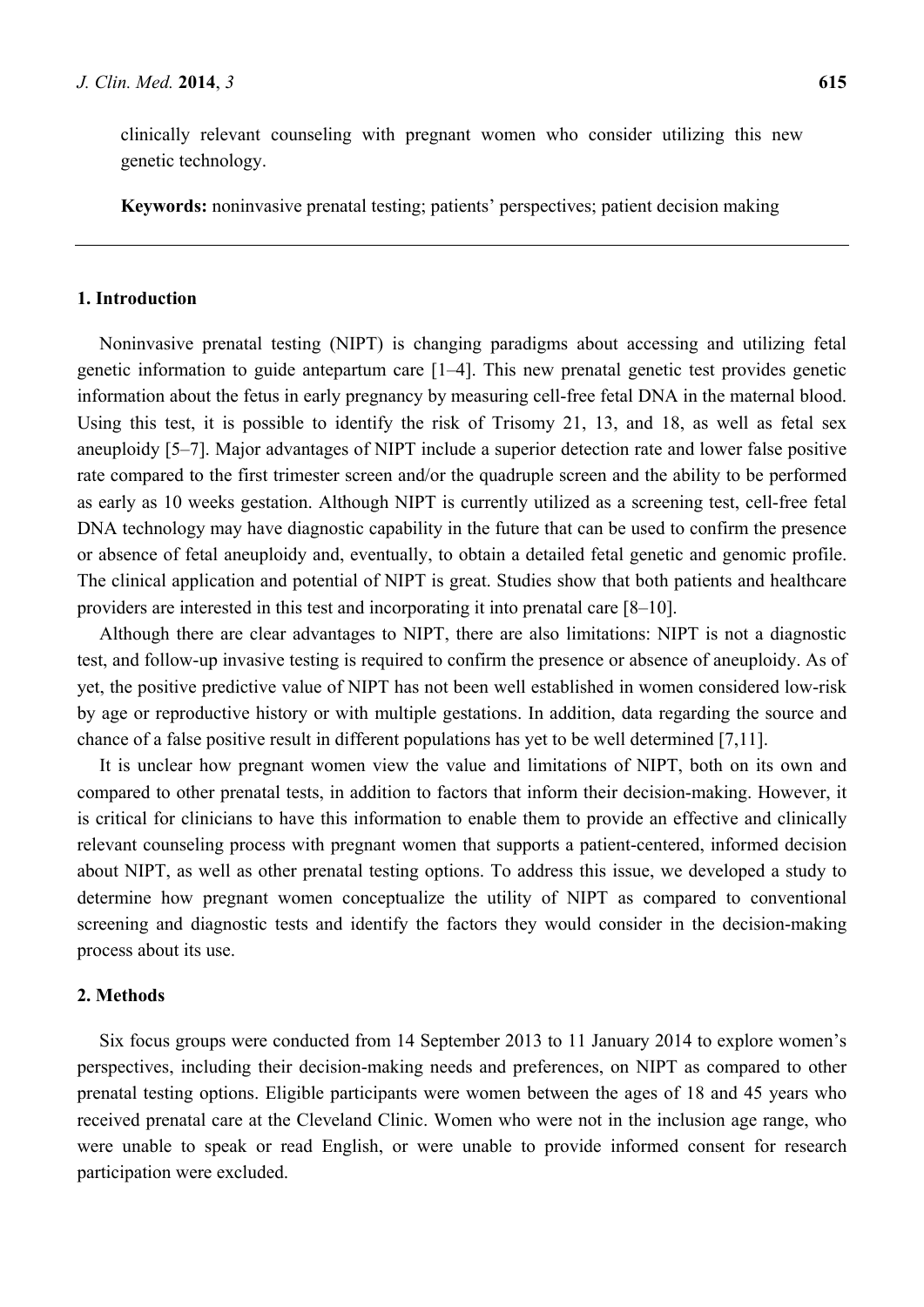Primary recruitment took place using *eResearch*, an information technology service of the Cleveland Clinic, which utilized ICD9 codes to extract information from the Cleveland Clinic electronic medical records (EMR) and billing systems to construct two databases: one database containing the names and contact information of patients who were currently pregnant and one containing the same information for patients who had recently been pregnant and received prenatal care since the introduction of NIPT at this institution. Randomized lists of potential participants were generated from these databases. A research staff member reviewed the last prenatal care visit or delivery note in the EMR of potential study participants to avoid contacting patients who had experienced an obstetric or neonatal complication (e.g., miscarriage or fetal/neonatal demise). Letters were mailed to remaining patients to inform them about the study. In addition, informative flyers were placed in Cleveland Clinic outpatient clinics to supplement recruitment. Those who were interested in study participation contacted the research staff by email, phone, or by returning a self-addressed response card that included their contact information. Patients who expressed an interest in participating and met eligibility criteria were invited to attend a focus group at a convenient time and location. The study was approved by the Cleveland Clinic Institutional Review Board (IRB #12-901, approved 12 September 2012).

Informed consent was obtained prior to the initiation of each focus group discussion. Participants completed a brief questionnaire to collect demographic and reproductive history information prior to the initiation of the focus group. Focus groups were attended by 8–10 participants and lasted 2 hours. With the participants' permission, the discussions were audio recorded for data analysis purposes.

Focus groups were led by a single moderator who has extensive experience with this methodology. The moderator began each focus group by inquiring about participants' familiarity and experience with NIPT. An educational session about prenatal testing options, including screening, diagnostic and NIPT was then presented to inform the remainder of the discussion. A moderator guide that consisted of a series of structured, open-ended questions was used to facilitate the focus group discussions. Questions emphasized the clinical context of NIPT and decision-making about NIPT alone and in comparison with conventional screening and diagnostic testing options. The moderator guide was developed in consultation with all members of the research team and in collaboration with content experts in obstetrics, maternal-fetal medicine, genetic counseling, ethics, informed consent, and medical decision-making. A pilot focus group assessed the accuracy and precision of the moderator guide probes for the research questions, which were minimally modified for use at subsequent sessions.

#### *Data Analysis*

Digital recordings of the focus groups were transcribed verbatim and verified for accuracy by the research team. Data analysis was an iterative and progressive process of data immersion, coding, memoing and theme identification, which is an inductive comparative process consistent with grounded theory [12–14]. First, through immersion, the research team identified content domains in the transcripts to create a coding tree that was used to systematically organize the data. A companion codebook was created to serve as a reference during data coding. The data analyst coded each transcript using NVivo [15] and simultaneously composed memos to record emergent themes as well as insights and interpretations of the data. The research team held weekly data analysis meetings to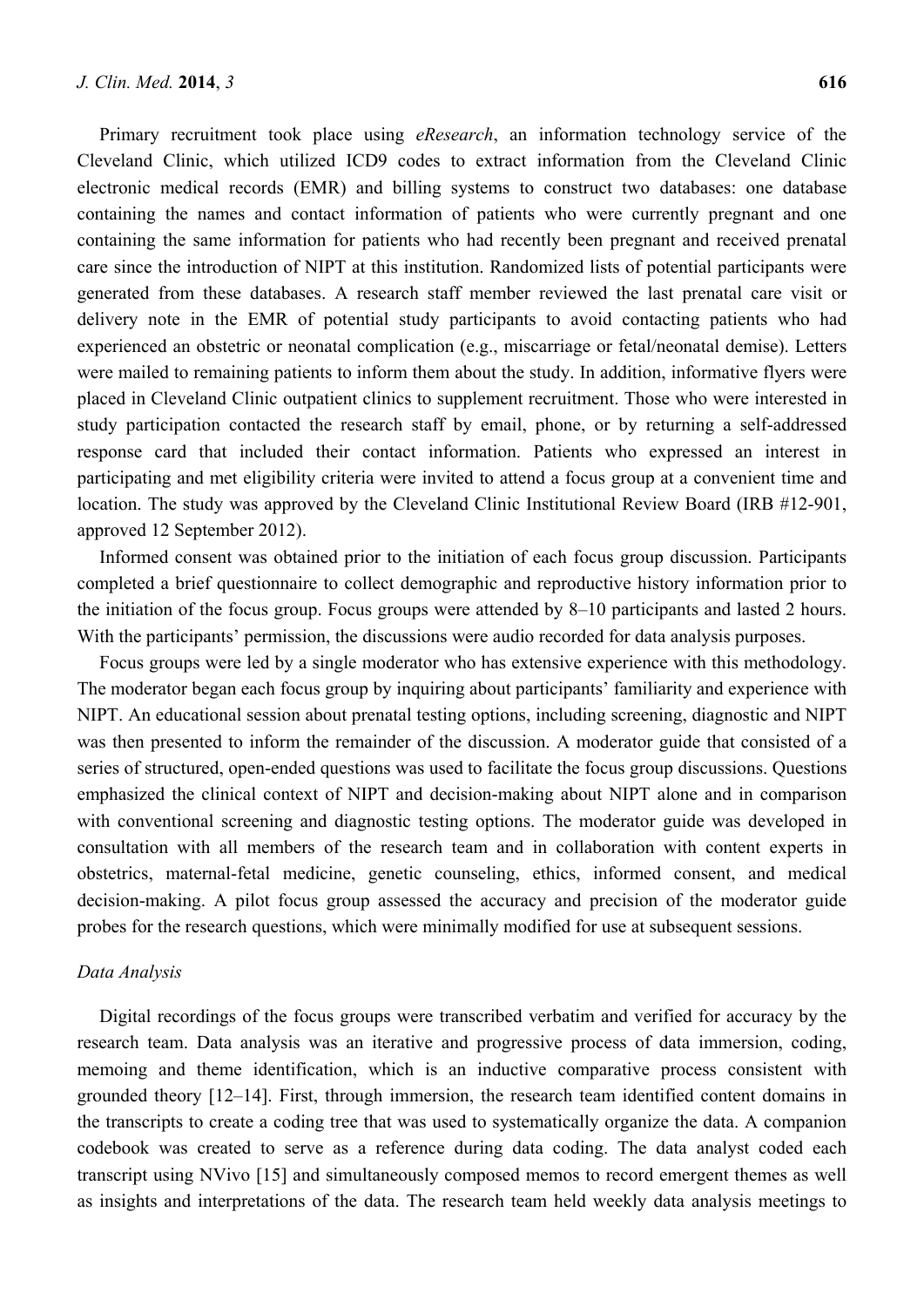monitor progress, review data coding and memoing to identify areas of consensus, identify themes, and incorporate clinical perspectives throughout the analytic process.

# **3. Results**

A total of 53 women participated in six focus groups with a mean attendance of nine women per group. Ten of the participants had NIPT during their current pregnancy. The demographic characteristics of the study sample are presented in Table 1.

Three major themes about NIPT emerged from the focus group narratives: advantages, disadvantages, and key factors in the decision-making process.

| Characteristic                         | $N = 53$     |
|----------------------------------------|--------------|
| Age (years)                            | Mean: 31.7   |
|                                        | Range: 21-43 |
|                                        | n(%)         |
| <b>Advanced Maternal Age *</b>         |              |
| Yes                                    | 16(30.2)     |
| No                                     | 37(69.8)     |
| <b>NIPT Testing</b>                    |              |
| Yes                                    | 10(18.9)     |
| No                                     | 43 (81.1)    |
| <b>Pregnancy Status</b>                |              |
| Prior 2 years                          | 12(22.6)     |
| <b>Current</b>                         | 41 (77.4)    |
| Gravidity                              |              |
| G <sub>0</sub>                         | 16(39.0)     |
| $G+$                                   | 25(61.0)     |
| <b>Trimester</b>                       |              |
| 1st                                    | 2(4.9)       |
| 2nd                                    | 22(53.7)     |
| 3rd                                    | 17(41.5)     |
| <b>Race/Ethnicity</b>                  |              |
| American Indian/Alaskan Native         | 1(1.9)       |
| Asian                                  | 1(1.9)       |
| Native Hawaiian/Other Pacific Islander | 1(1.9)       |
| <b>Black or African American</b>       | 17(32.1)     |
| Hispanic                               | 1(1.9)       |
| White                                  | 29 (54.7)    |
| Other/Multiethnic                      | 3(5.7)       |
| <b>Education</b>                       |              |
| High School graduate or GED            | 6(11.3)      |
| Community college                      | 10(18.9)     |
| College graduate                       | 19(35.8)     |
| Advanced degree                        | 18 (34.0)    |

**Table 1.** Demographic characteristics of participants.

**\*** Advanced maternal age defined as 35 years of age or older at the time of delivery.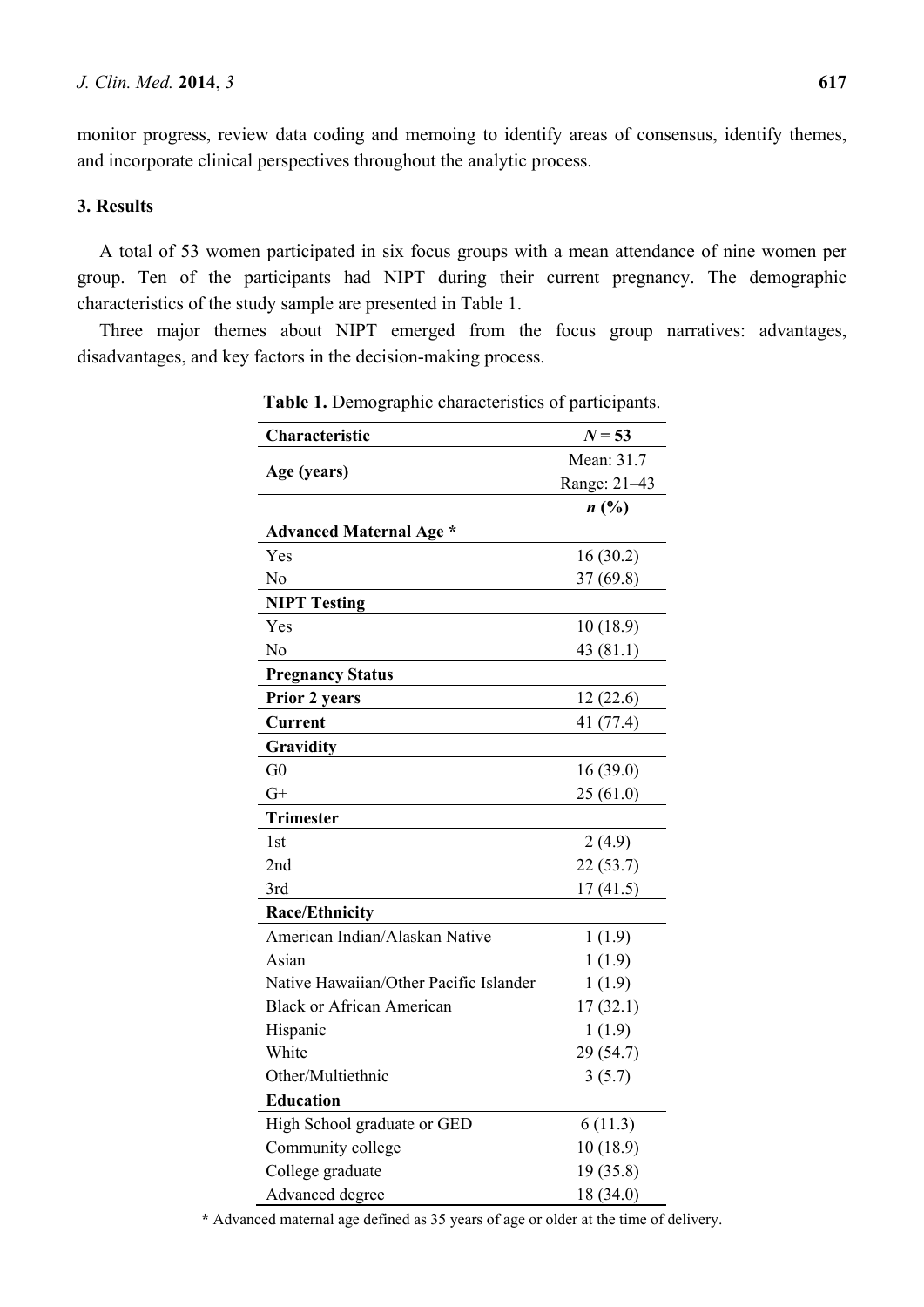## *3.1. Advantages of NIPT*

Participants described four aspects of NIPT as advantageous: accuracy, early timing, ease of testing, and identification of fetal sex.

## 3.1.1. Improved Accuracy without Risk

Participants valued the novel accuracy and noninvasive aspects of NIPT as the leading advantages.

Participant 1: "It's just a blood test". Participant 2: "It's so accurate and so noninvasive" (Focus Group 4).

Participants did not express any misperceptions about the function of NIPT. They clearly recognized that NIPT is not currently considered to be a diagnostic test. They also acknowledged the possibility of obtaining a false positive or false negative result. However, in general, participants perceived that NIPT could provide superior reassurance about the health of the fetus compared to that obtained from conventional screens. One woman who had NIPT commented on how she perceived the value of NIPT in her prenatal care:

"In my mind, it was just as well as diagnostic. I know it's not. I know there is still a risk but in my mind, it made me feel better that 99% is good enough for me. If there is a 1% chance of something happening, then it's meant to happen but 99%, I could at least breathe a little easier" (Focus Group 4).

Participants preferred NIPT to invasive diagnostic tests due to the absence of risk to the fetus and the pregnant woman, as well as the fear and physical discomfort associated with the chorionic villus sampling and amniocentesis procedures. Some envisioned that if confronted with the decision to have either NIPT or an invasive test such as amniocentesis, they would choose NIPT. One participant's remarks illustrate how her perception of reduced risk favors NIPT over invasive testing:

"The fact that it's (NIPT) not invasive, if you had to make a quick decision and it's just a blood test then I would think: Ok. It's just a blood test. If I didn't have time to think about it, it's not anything that is going to severely harm me or my baby. Then … I guess … since it's the safest thing, that would be like the biggest thing if you had to make a quick decision and you didn't have time" (Focus Group 1).

Compared to other screens, the convenience of a blood test and streamlined access to more accurate information about the risk of fetal aneuploidy were identified by participants as key factors in the decision-making process. Participants generally viewed the high accuracy of the risk assessment provided by NIPT as a way to accelerate through previously accepted algorithms of prenatal testing and advance more directly to an answer they sought about the health of the fetus. One participant described this in comparison to the utility of conventional maternal serum screens as follows:

"To me, the tests all start the same—just the result is different. So this particular result is a little more accurate, they're saying. So … you just kind of had gone up the ladder (of prenatal testing) but the test is still the same. You are just drawing blood" (Focus Group 2).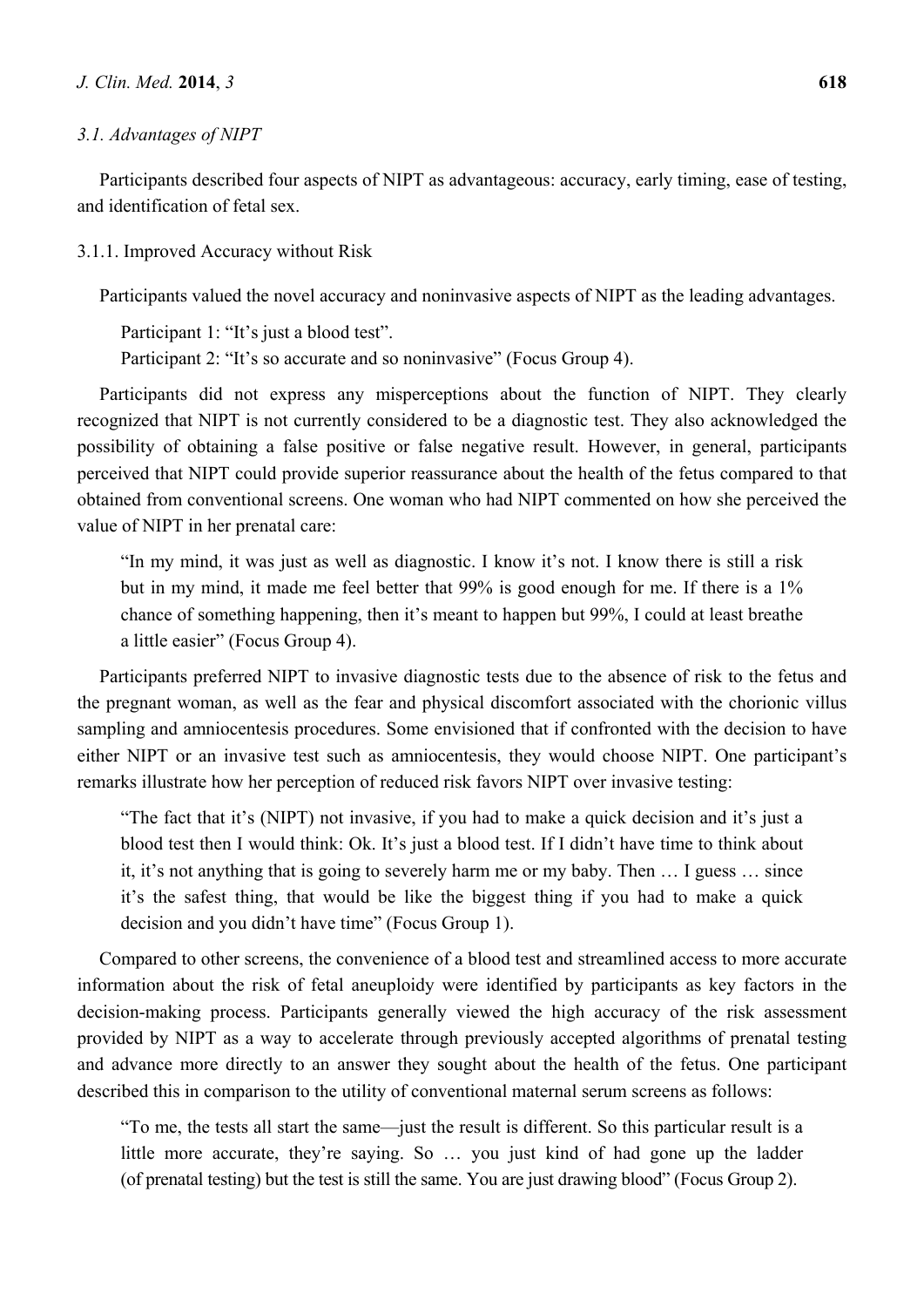# 3.1.2. Early Timing

In addition to accuracy, the availability of the test as early as the first trimester was considered a favorable quality of NIPT. Earlier timing was viewed as a positive aspect in two ways. Some women felt that this time frame would provide the opportunity to both make key decisions about prenatal care in early pregnancy and avoid issues that could arise if this information did not become available until the second trimester.

"I think that one of the things that appeals to me about this (NIPT) is that you can do it early enough so that there is time to make a decision if it really is just … something that a woman doesn't feel like she can handle. There is plenty of time for her to make a decision about that. It is not something that is done late in the second trimester where it is kind of past that point" (Focus Group 2).

For others, earlier timing was viewed as a possible way to alleviate maternal stress and anxiety at an early stage of the pregnancy. As one participant stated:

"That is what I thought was the benefit of this—not to terminate early. But we were talking about the fear and anxiety because I had done the quad (ruple) screening and had very bad results. We ended up doing an amnio (centesis) … at 20 weeks and we had been stressing this entire time not knowing what is going on" (Focus Group 6).

## 3.1.3. Ease of Testing

There was general consensus among participants that another major advantage of NIPT was the convenience and simplicity with which it could be performed. One favorable aspect is that the prenatal test involves a single blood draw during the first trimester and requires no additional appointments. As one participate described it:

"You don't have to do an extra visit for an ultrasound, so it is definitely easier" (Focus Group 3).

This advantage was also associated with participants' familiarity with having their blood drawn during pregnancy. Participants commented that, due to the number of blood tests done in pregnancy, the NIPT procedure does not present uncharted territory for them to consider as part of the testing process.

Participant 1: "We're getting so many blood tests the entire time". Participant 2: "Right". Participant 3: "We're used to having them … an extra vial". Participant 1: "Every time I go in, I walk out with blood tests". (Focus Group 1).

"I think for me it is just a blood test, alright. I mean you get poked and prodded so much when you are pregnant ... so doing another blood test is no big deal" (Focus Group 2).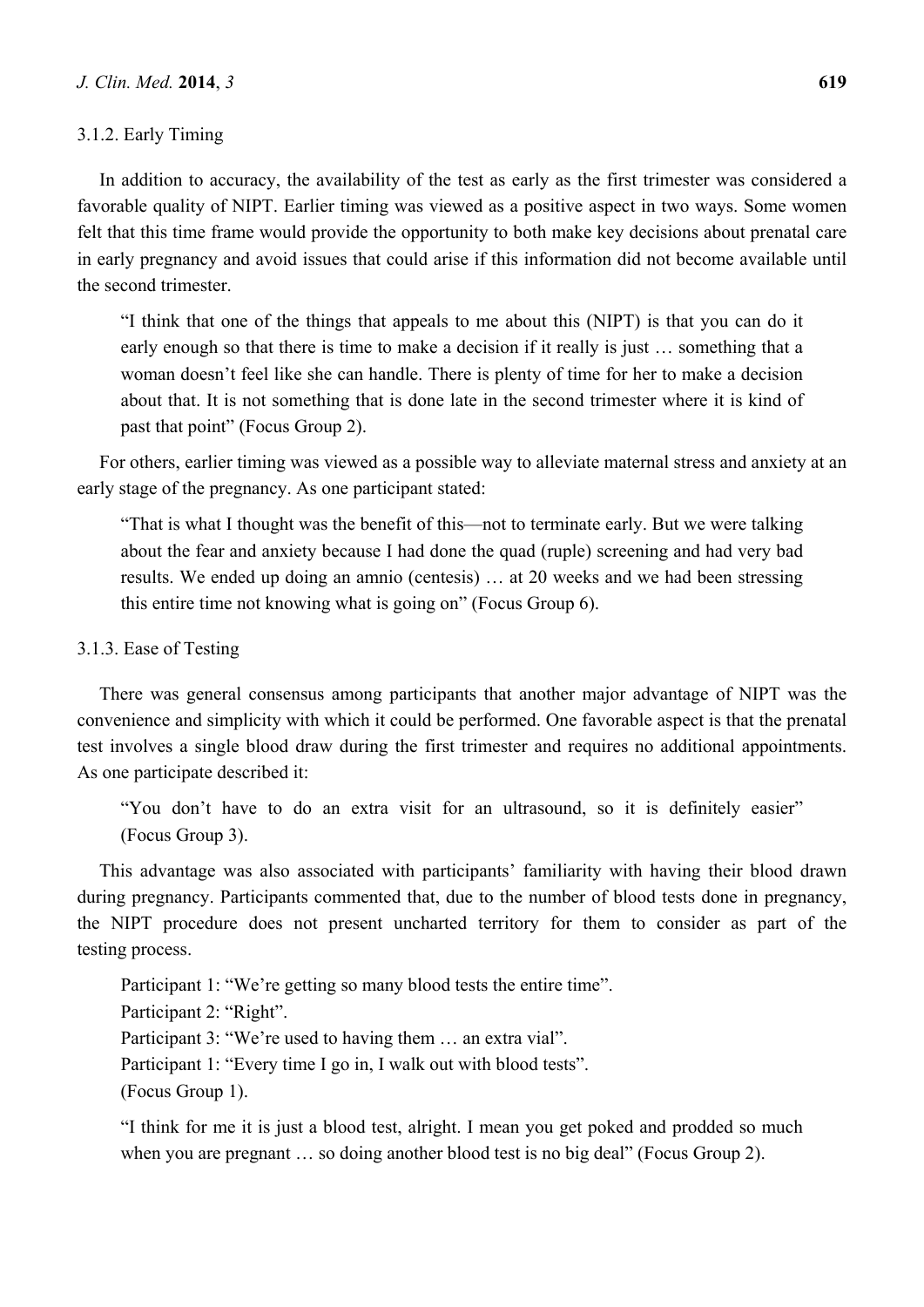#### 3.1.4. Identification of Fetal Sex

There was consensus among participants that the ability to obtain information about fetal sex in the first trimester, not a widely recognized aspect of NIPT, is an advantage of the test. Of those who had undergone NIPT, some were aware of this aspect prior to testing and discussed how the ability to determine fetal sex had been a factor in their decision to utilize the test.

"That is another reason why we chose to do it because we wanted to know the sex of the baby. So I knew 5 weeks before I would have known from the ultrasound and some people (asked), 'How do you know already?'" (Focus Group 1).

However, others reported that they had not known prior to testing that they could determine fetal sex and only became aware of it when they were asked if they wanted know the sex when given NIPT results. These participants perceived learning this information as a "bonus" of NIPT. Participants also discussed whether women might have NIPT primarily to learn the sex of the fetus early in the pregnancy.

Participant 1: "You wonder if people are going to want the test just to find out the sex earlier". Participant 2: "I think it probably has something to do with it". Participant 3: "Oh yeah". (Focus Group 4).

One participant cautioned that women should be fully informed about the purpose of NIPT prior to testing. Although it might be acceptable to have the test done primarily for fetal sex identification, they advocated that women undergoing the test should be prepared for whatever else they may learn about the fetus as part of the process.

"If it (NIPT) does become more common and women are doing it just to get some of the information like the sex of the baby early on… Be careful… They give you the results over the phone and if you're expecting to get a phone call saying it's a boy or a girl and (they report) your baby has a 99% chance of (an abnormality)…, you need to know to expect the information. I think people need to be informed of the, 'This is what we're really looking for' and that you are going to be given results on it and how they record that" (Focus Group 4).

#### *3.2. Disadvantages*

Although participants recognized the advantages of NIPT, they also felt there were disadvantages and limitations inherent to this test.

## 3.2.1. Risk of False Positive and False Negative Results

Although the accuracy of NIPT was viewed as an advantage when compared to other screening tests, participants acknowledged that one disadvantage of the test is that it does not provide definitive information regarding fetal aneuploidy. As part of these discussions, participants recognized that the chance of a false positive and false negative result is greatly decreased with NIPT. However, they still considered the possibility of such results as an important disadvantage and factor in their decisions about its use. There was consensus among participants that the stakes are high: important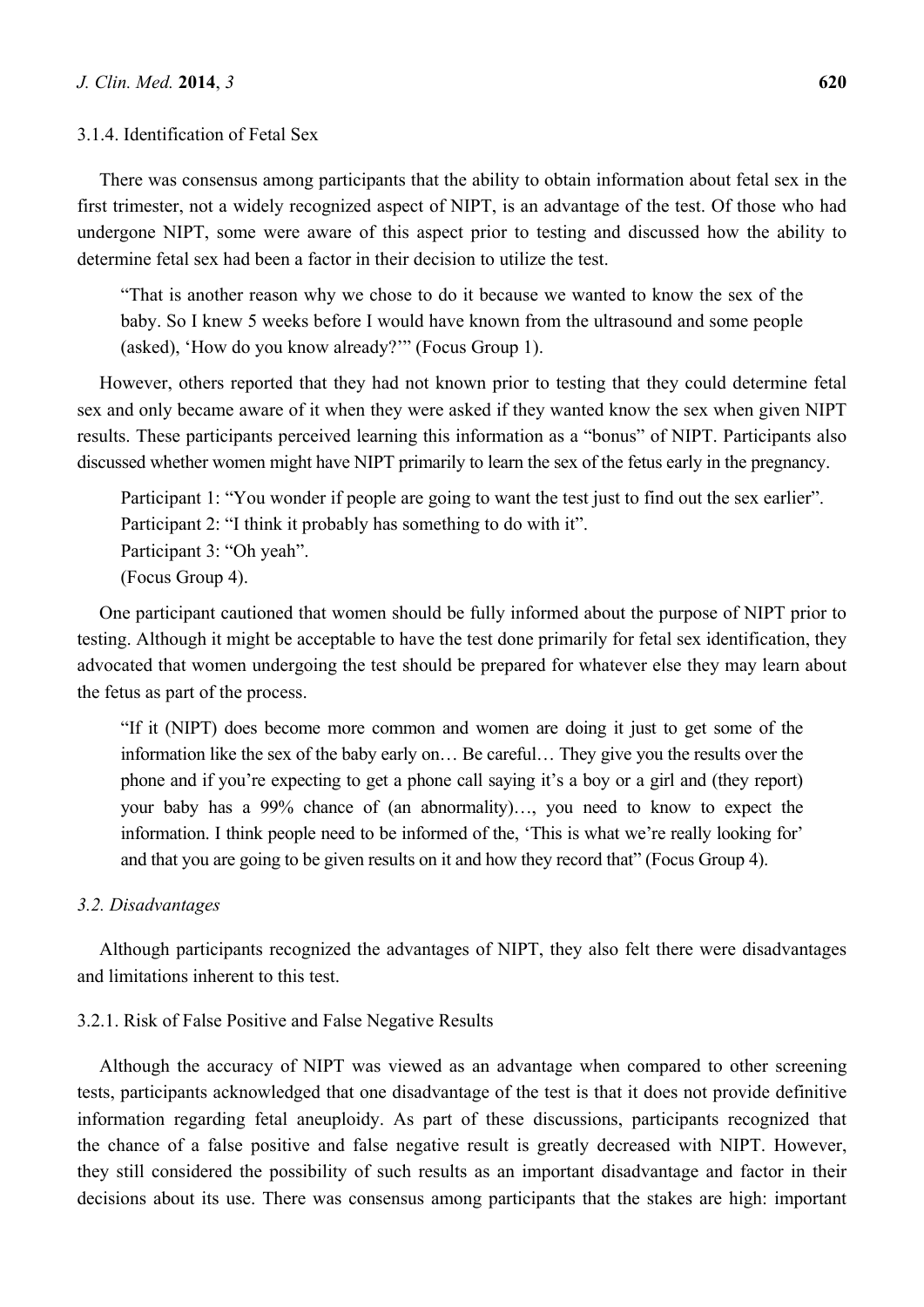decisions are made based on the result so it needs to be "true". The following quotes summarize participants' perspectives:

"I think it is a scary thought to make a decision based on something that isn't true… I would be scared to make the wrong decision or then you are worried the whole time and then your doctor was wrong. Then you have a kid and there was nothing wrong with it and you are stressing and you are worried about it and you are trying to be prepared and you don't know what to do and there is nothing wrong with the kid so you did all of that for nothing" (Focus Group 3).

"I would take every test as long as I knew it was going to tell the truth. The reason that I didn't do it with my other children was because I felt like the risk of having a problem wasn't as high as the risk of having a false positive, in my mind. It may not be true, but in my mind, I didn't want to freak out the whole rest of my pregnancy and then to … give birth and everything was fine and I spent the last nine months putting all of this stress on the baby and myself" (Focus Group 4).

## 3.2.2. Stress and Anxiety Associated with the Testing Process

Participants spoke about the desire to embrace and enjoy the experience of pregnancy. Yet, many women characterized the prenatal testing process as stressful and fraught with feelings of uncertainty and anxiety. The increased accuracy and decreased false positive rates of NIPT did not seem to minimize these feelings. Regardless of their choice of prenatal test, women experienced anxiety when thinking about a myriad of possibilities associated with the testing process: (1) having to undergo confirmatory diagnostic testing if the NIPT result were positive; (2) preparing for a child with a genetic condition; or (3) considering the decision to terminate a pregnancy. As described by a participant:

"Because there is nothing that I can do about it and I don't want to be stressing out the whole time and then what if they are wrong? So then I am stressing out the whole time and it is wrong… I would rather deal with it when it comes up rather than being worried about something that is out of my control. I know that I am doing everything I can right now to be as healthy as possible" (Focus Group 6).

# 3.2.3. Cost and Insurance

Participants spoke about the cost of NIPT and the issue of insurance coverage as being potentially problematic for some women wanting this test. Participants thought that women may have difficulty with insurance coverage because the test is so new or because they were not eligible to have the test based on ACOG recommendations, *i.e.*, maternal age of 35 years or greater at the time of delivery. Those who had undergone testing shared their experiences with insurance coverage and billing. One participant, who works in health care, shared that she knew of patients who cancelled their NIPT because of a lack of insurance coverage: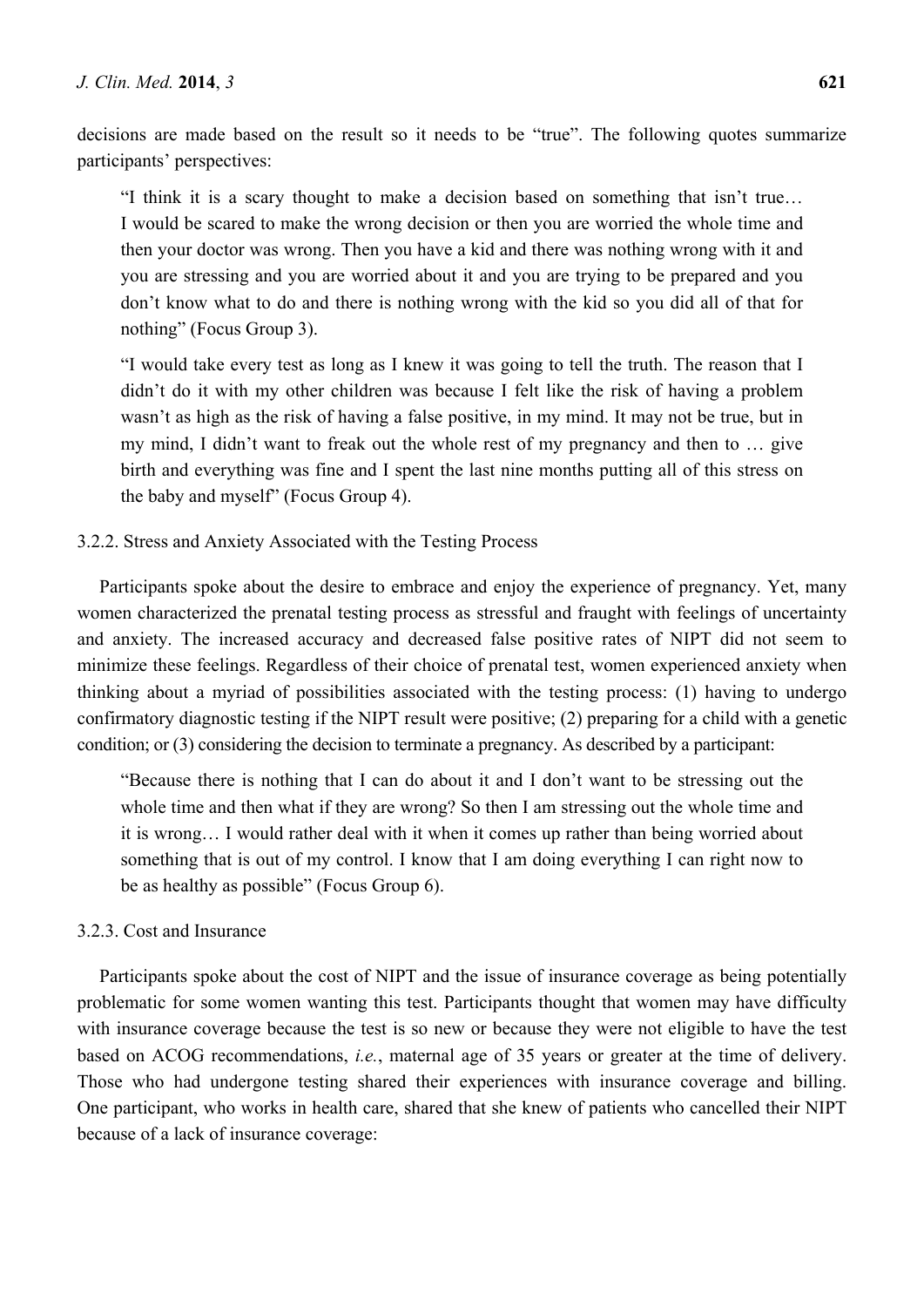"There are a lot of patients that schedule it and say, 'I'm going to call my insurance company afterwards'. And they call back and cancel because their insurance company was like, 'There's no way we are paying for this'. So, they're not willing to take that leap but you know, everybody is hoping within X amount of time, they'll be like this is just part of normal prenatal care" (Focus Group 4).

### *3.3. Decision Making about NIPT*

Focus group participants also discussed a number of factors that could impact women's decision-making about this test.

#### 3.3.1. Autonomy and Privacy

The issues of women's autonomy and privacy in the decision-making process about NIPT emerged during an early focus group discussion and were further explored in subsequent groups. There was agreement among participants across focus groups that final decisions regarding prenatal genetic testing reside with the pregnant woman. Many participants disclosed that in their experiences with prenatal testing, their partners agreed with them regarding their decision about testing. When there was disagreement, participants felt that they should have the final decision to test or not. Furthermore, they suggested that women could undergo NIPT if they desired the information without telling their partners. One exchange among participants discussed such as scenario:

Participant 1: "You could get the results and not tell anyone". Participant 2: "Right". Participant 3: "Do it behind their (partner's) back". Participant 4: "That is exactly what I would do, at least if I felt that I needed the results. I would get them and not mention it". Participant 5: "Not 'til that bill comes" (Focus Group 1).

The issue of privacy was also discussed. Participants emphasized that pregnant women should be able to control the disclosure of information throughout their pregnancy. This participant commented on privacy in the context of NIPT:

"With it being a sensitive subject people may not be willing to discuss it, especially if it (NIPT) comes back positive. That may not be something they are willing to discuss with their relatives. So having that privacy is definitely an advantage" (Focus Group 3).

In contrast, another participant spoke about the challenges of maintaining privacy when additional procedures are a part of the prenatal testing process:

"But in my husband's case, his mom is, I am going to call her a concerned mother but to me she is just nosey, she would be the one asking 'What is going on? What are we having done?' Even when we just had the little ultrasound done to … test for Down syndrome. That time she was asking questions about it and she wanted me to have the amnio(centesis) done to check… We didn't even say anything to her about it. She wants to know. So in those cases, what do you say? I can't tell you? Do you lie" (Focus Group 2)?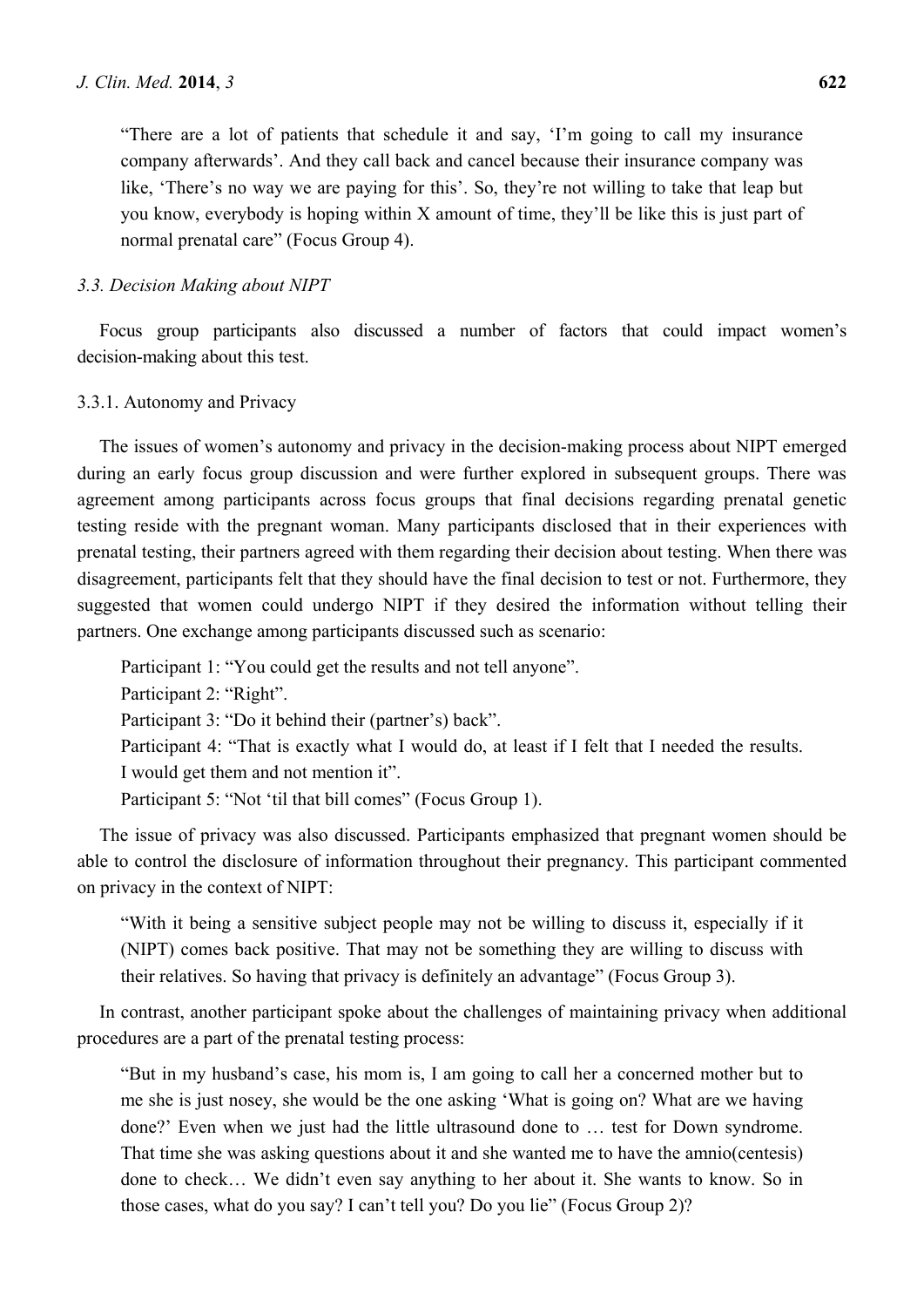# 3.3.2. The Need to Consider Test Implications Remains Unchanged

Despite the perceived advantages of NIPT, consideration of the consequences of prenatal genetic testing was not a diminished factor in the decision-making process. Participants articulated the need to consider the implications of obtaining fetal genetic information prior to undergoing testing. While they recognized that NIPT offers distinct advantages over other screens, pretest knowledge of their choices in light of test results would be an important consideration for participants. As illustrated by the following participant:

"I would need to know the purpose of it (NIPT) too... Because for me, I would not terminate so I wanted to know, why do you need to know this if I'm not going to terminate the pregnancy? He (the doctor) explained to me that it was good to know because there are more risks during delivery and things that they need to know about. So that was, for me, … a tipping point to even why because I didn't have anything done with my other three (children). I didn't have any testing at all. So, I need to know the purpose. What would I do with the results?" (Focus Group 4).

Because of the importance of this consideration, participants recommended that clinicians clearly communicate to patients the options available if they received a negative or positive result. One participant suggested that, as part of the counseling process for NIPT, clinicians should ask women to imagine either result and what they would do:

"I think it's useful to go through the scenario … if it's positive *versus* if it's negative. What would you do in each situation or what would you be advised to do in each situation—to walk through those (options). That way, when the phone call comes with the results, it's not necessarily … what do I do now?" (Focus Group 4).

### 3.3.3. Tipping the Scales

In general, focus group participants indicated that the availability of NIPT would not tip the scales towards testing if a woman does not desire to obtain this type of information. The general consensus was that if women do not want fetal aneuploidy information, they would probably not have NIPT, despite its perceived advantages over other screening tests.

"I feel like a lot of women who decide they don't want any testing done—it's usually because it wouldn't change the outcome whether they knew something was wrong or not. So I think offering this would be the same kind of thing… If they are not going to do anything different then if it is a blood draw or if it is a scan, I still wouldn't do it. I don't know how it would change their mind if that was their reason for not doing a screening. If you don't want to do an amino(centesis) because it is invasive, then yeah, this is a lot simpler and easier" (Focus Group 6).

However, participants expressed that if women are interested in having prenatal genetic testing, the decision about NIPT is an easy one to make. One woman's reflection on her experiences with NIPT and other prenatal genetic tests illustrates this viewpoint.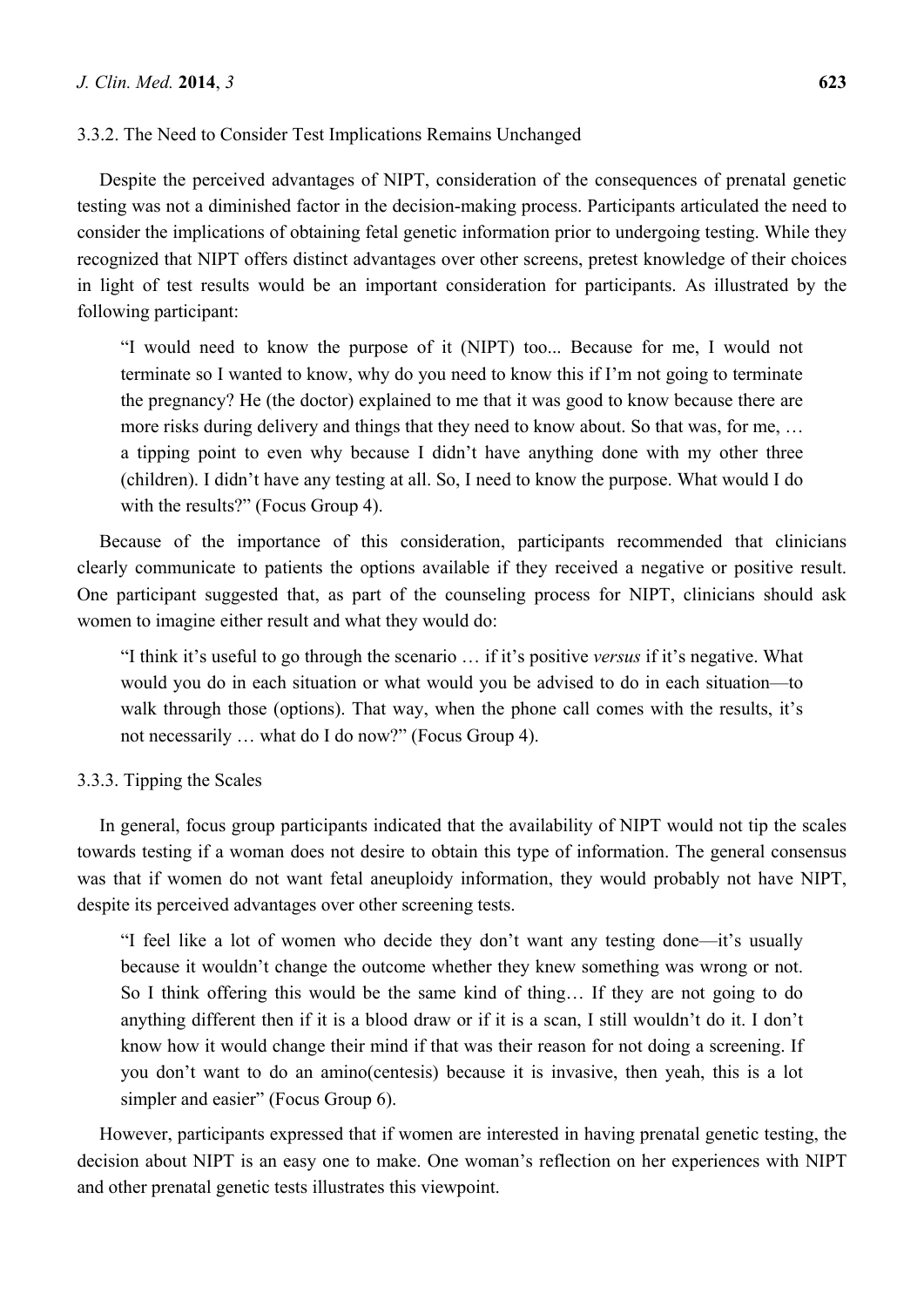"I had the test as well—the NIPT test. Three years ago when I had my son, the blood test (NIPT) wasn't available so I had a quad(ruple) screen that came back with markers for Down syndrome so I went through and actually did the amniocentesis for him… When they said this was available, it was a no-brainer. You're going to do a blood test for me and I get the same type of information… It was just an easy choice for me to make, to get the same information with a lot less risk" (Focus Group 1).

# 3.3.4. Preserving the Opportunity to Make Deliberate and Informed Choices

The need to make deliberate, informed choices emerged during the discussions. One aspect of this pertained to the ability to make choices about testing that reflect the needs and preferences of the pregnant women. One participant shared her experience with NIPT in terms of knowing that testing was a choice but feeling as though it was expected of her:

"I don't think it was explained to me that way or that specifically. I almost feel like my experience was a little more like <name>'s, where they said, 'Ok, these are the tests available. Let's get these ordered and you can call and sign up'. And it is kind of like you are almost expected to do it".

Moderator: "Did you feel like you had a choice?"

"I feel like I knew I had a choice. I would have chosen it anyway. I was fine to have any testing done because it was more about being prepared… and to know more about it. It was more like, 'Ok. Here are a couple tests. Here is what they test for… They are ordered. You can call and schedule them now'" (Focus Group 3).

Other participants shared their thoughts that women may be perceived as noncompliant when they do not undergo recommended prenatal tests, a standard part of care. As expressed by one participant:

"Offered but then again, when you don't, it seems like if you don't want to do it (prenatal screening), you are not compliant" (Focus Group 3).

Because NIPT requires a single blood draw, some participants recognized the possibility that women could have NIPT without full awareness that the test is being performed. Participants suggested this could occur because pregnant patients are accustomed to the practices and patterns of prenatal care. For some, this possibility was linked to the routine nature of undergoing blood tests throughout pregnancy. Those who shared this perspective could imagine NIPT being one among many blood tests ordered:

Moderator: "Is it possible that a woman could have NIPT and not even know she's even having the test?" Participant 1: "Sure. They take nine vials of blood at your first check-up". Participant 2: "That's right". Participant 3: "We don't know everything they are testing for". (Focus Group 4).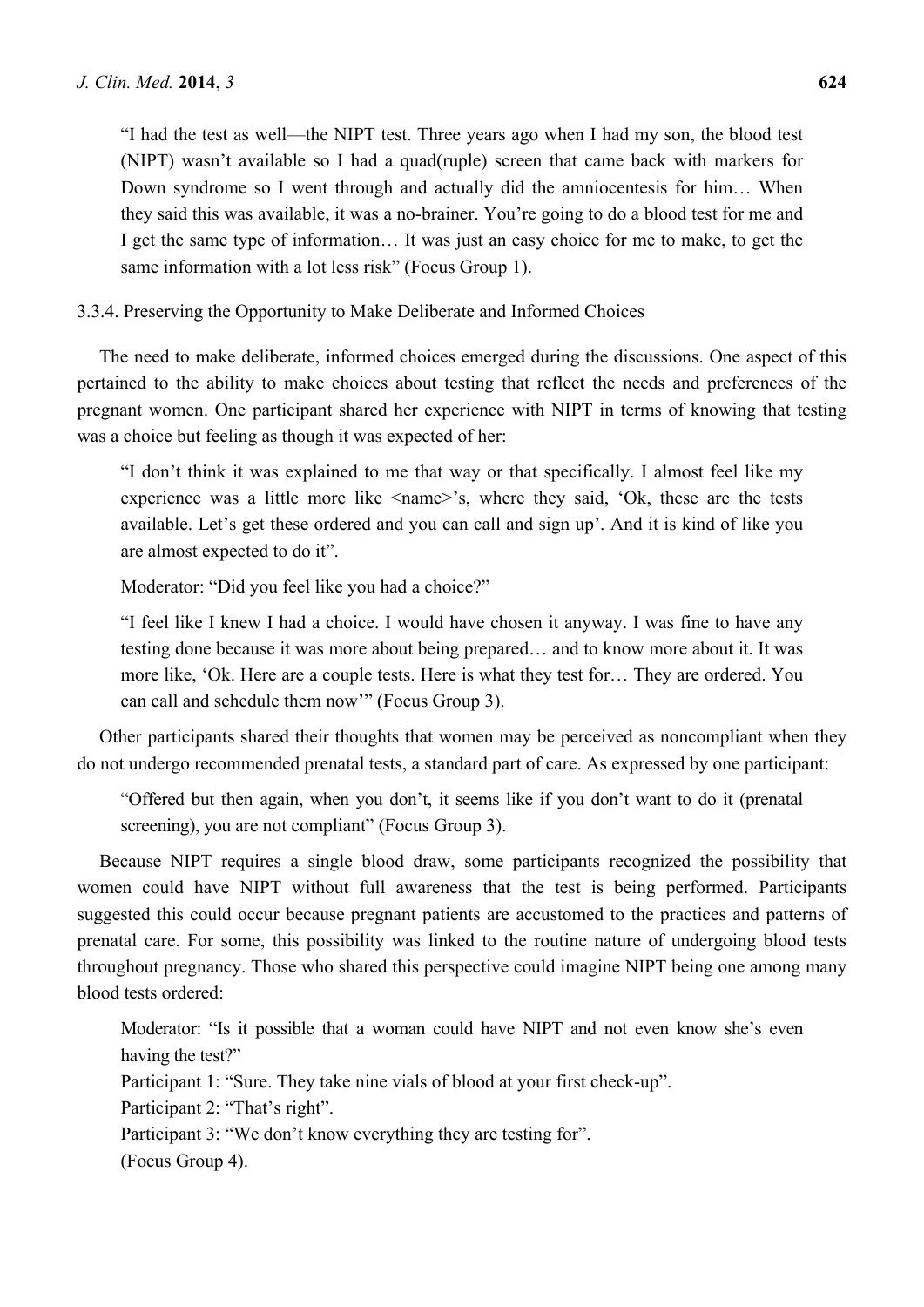Participants also thought being uninformed about testing would be unethical due to lack of disclosure, lack of consent, and privacy violation. When probed about reactions to the possibility of having NIPT without their knowledge, participants responded as:

Participant 1: "That would be bad". Participant 2: "Not good". Participant 3: "That is not ethical, for sure". (Focus Group 1).

Others thought that the possibility that one could have NIPT without full awareness could be an unintended result of how women receive and process information in the context of their prenatal care. Participants spoke about feeling overwhelmed with information:

"I took the test (NIPT) and I knew I was going to … once I found out about it. But, I guess I didn't really process or didn't absorb if they (the results) came back negative or there are markers… a result saying there is some likelihood (of aneuploidy) and what my next step was. It may have been in the literature or the doctor might have talked about it but it certainly wasn't something that I had really considered..." (Focus Group 3).

However, participants agreed that, although the clinician is responsible for presenting patients with all of their options so they make fully informed decisions, women have the responsibility to ask questions, understand their options, and make informed decisions. As expressed by one participant:

"To be fair to my healthcare provider, they have always told me (about testing options). I haven't really absorbed everything, you know? I have had pregnancy brain since the beginning. But, I read my consent forms. I do that and if I am not going to read a consent form, I am not going to read any other pamphlet that you hand me. But when I have a consent form to sign and it says, for example, you are taking, or you agree to the NIPT, I have a chance to stop and say, 'Answer this question for me' or, 'Don't do the test'. That option is there. Yes. I feel rushed, but I still have that option" (Focus Group 1).

# **4. Discussion**

As NIPT is quickly becoming available for clinical use, the need for post market data regarding women's opinions of this new test is paramount. The objective of this study was to explore women's perceptions of the utility of NIPT in comparison to conventional screens and diagnostic tests as well as other factors they would consider during decision-making. To our knowledge, this is the first report of women's perceptions about NIPT, including the perceptions of those who were early adopters. Our study demonstrates that the unique and appealing aspects of NIPT do not simplify women's decision-making process about its use or reduce the support women need to make informed choices regarding which test would best match their needs and preferences.

A major finding of our study is that the noninvasive aspects of NIPT would not influence women who are otherwise not inclined to undergo prenatal genetic testing. However, for those who were interested in prenatal genetic testing, the ease with which NIPT could be performed was valued. Because blood tests are a routine part of prenatal care, participants were concerned that women may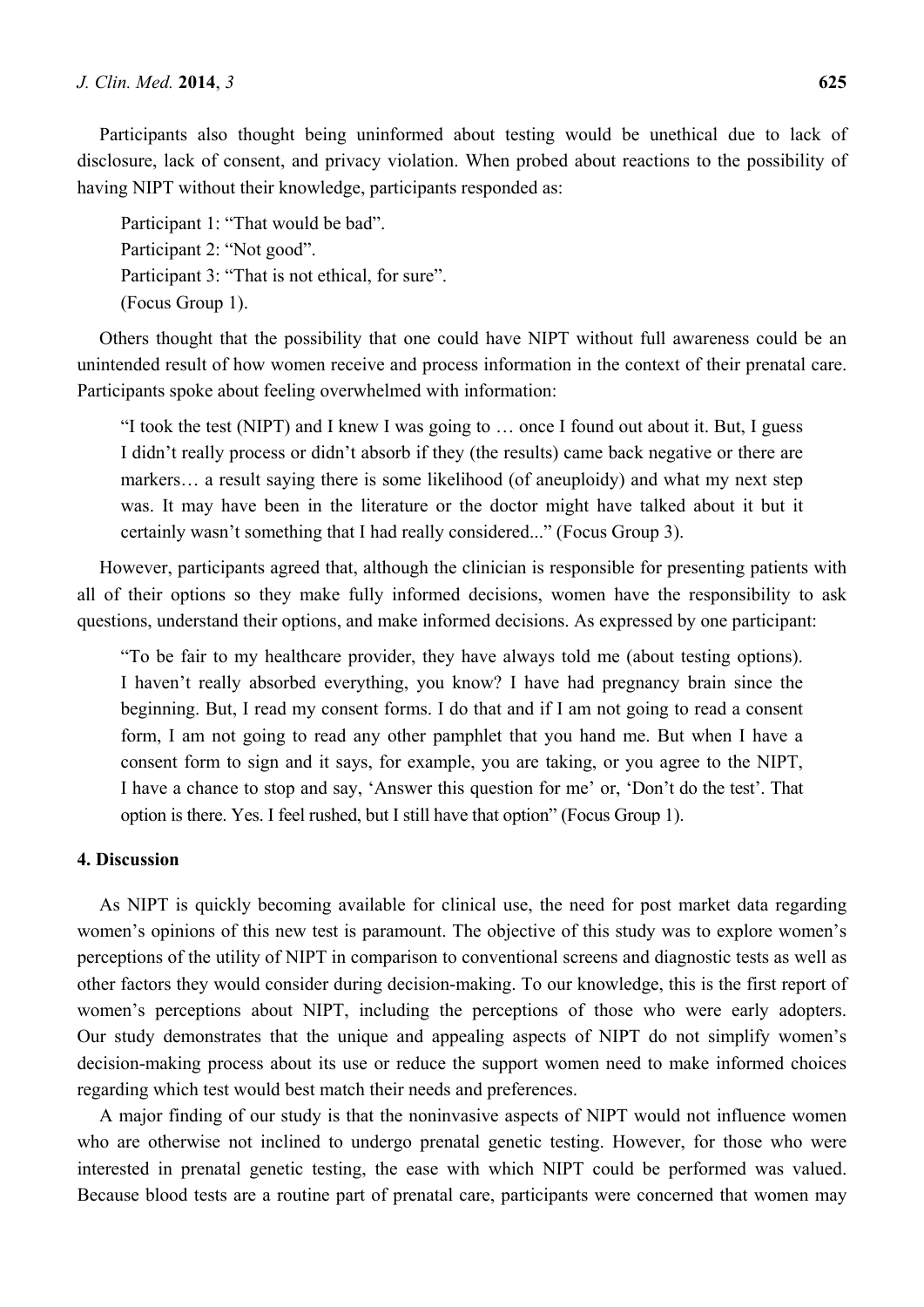undergo NIPT without making a deliberate, informed choice about it and the ethical implications of such a situation. There was also a sense that women may feel expected to undergo testing due to the ease and convenience of NIPT. These findings emphasize the need for effective educational and consent mechanisms to ensure women make informed, value-reflective choices about this new testing option. These efforts should include a description of test sensitivities, not only for Trisomy 21, but also for Trisomy 13 and 18, to help patients understand these concepts [1–4] in addition to emerging data about the rate and etiologies of false positive results [16]. The importance of pretest counseling and informed consent to pregnant women has been noted by other authors [17–21]. However, a survey of obstetric care providers showed that they were less likely to believe that informed consent should be obtained prior to NIPT testing [22]. Although informed consent discussions pertaining to prenatal genetic testing most often come into play when the risks of invasive testing are discussed [23–25], these issues highlight the need to develop formal informed consent processes for noninvasive testing.

A surprising finding was that participants voiced concern about the possibility and consequences of a false positive result, despite acknowledging that the chance of this occurring is significantly decreased compared to other screening tests. For participants, this continued to be an important factor in their decision-making about NIPT. Women in this study were not naive to the concept of a false positive result, an awareness that could have been developed from their own counseling experiences from a prior pregnancy or from a general dialogue among family, healthcare providers, and peers regarding conventional screening options. Concerns about the chance and significance of a false positive result could be a carryover of attitudes and beliefs concerning conventional screens [26]. It may also be due to how women conceptualize risk, a notoriously difficult concept to effectively convey in provider-patient discussions. Although the 1% chance of obtaining a false positive result from NIPT is less likely than the typical 5% chance associated with conventional screens, women may have difficulty contextualizing this numerical value into personal deliberations about prenatal testing [27]. While further studies will be needed to elucidate this finding, other studies clearly demonstrate the impact of concerns and risks perceptions associated with prenatal genetic testing on women's experiences and decisions during pregnancy [28–30].

Our study also demonstrates that, despite the ease and accuracy of NIPT, women continued to characterize the testing experience as stressful, filled with uncertainty, and anxiety provoking. Although the improved accuracy of NIPT appeared to reduce these concerns, uncertainty regarding the health of the fetus and associated anxieties persist independent of how fetal genetic information is obtained. These concerns did not arise as much from risks or doubts about the performance of NIPT, but instead when women examined their own values and beliefs concerning pregnancy termination and raising a child with a serious medical condition in the context of prenatal testing. Thus, these concerns would most likely exist regardless of how the fetal genetic information is obtained.

The capability and availability of NIPT also raised some new concerns that have not been previously described. One issue pertained to privacy. Participants underscored the need for pregnant women to make autonomous and private decisions regarding prenatal genetic testing, particularly when there was disagreement with their partners. Because prenatal genetic testing touches upon polarizing issues of disability and termination, the ability for women to make intimate decisions about the pregnancy is paramount [31,32]. The ease and convenience of NIPT may enhance women's decision-making autonomy and privacy with regards to prenatal genetic testing. Specifically, the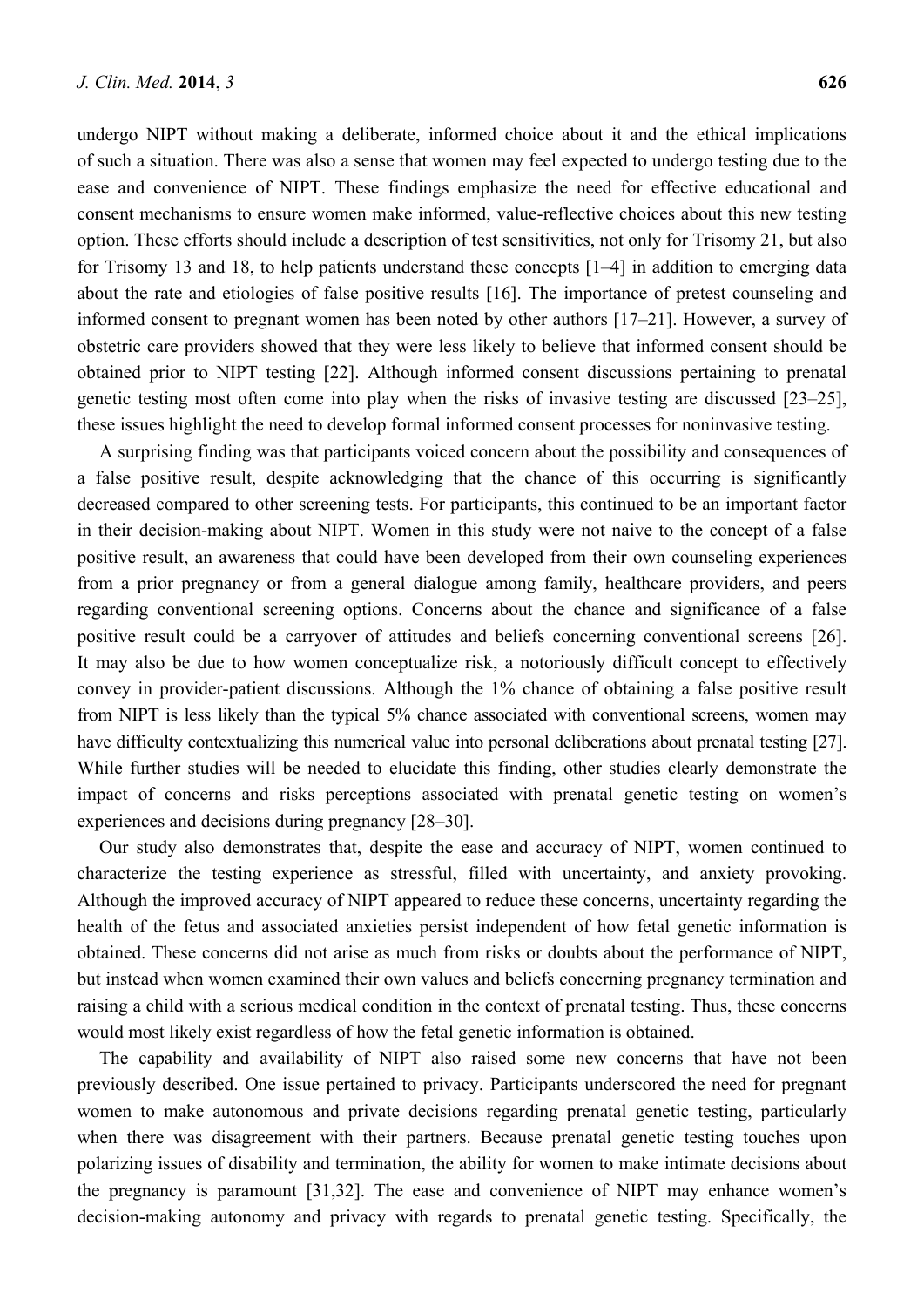procedural single blood draw simplifies the testing process so that woman may have testing without the knowledge of others, including partner and family. Thus, NIPT may present women with the option for a new level of privacy that is not as easily obtained by other forms of testing.

The ability to determine fetal sex early in the pregnancy without the need for invasive testing was perceived as "a bonus" for women. However, participants also raised caution about women's motivations for undergoing NIPT and the decisional implications of receiving information for which they had not been prepared. This finding also underscores the need for prenatal education that provides comprehensive information about the purposes of the test and counseling so that women understand the implications of the results.

Our study is the first to bring to light women's opinions about NIPT and its incorporation into prenatal care. However, we acknowledge that the study has some limitations, as these qualitative data provide insight into only one community of women's acceptance of NIPT and their informational and decision-making processes necessary for informed uptake of this new technology. Nonetheless, our sample population included both women who had personal experience with NIPT as well as women who were introduced to this new testing modality during the focus group. Although our sample size was limited, our findings from a group of women with diverse reproductive histories and ethnicities provide insight into the complexity of the decision-making process women may confront when considering the use of emerging prenatal genetic technologies.

## **5. Conclusions**

How pregnant women conceptualize the utility of NIPT, compare it with other prenatal genetic testing options, and make decisions about its use provides valuable information to clinicians. Participants in our study valued the accuracy, early timing, ease of testing, and determination of fetal sex as key advantages of NIPT over other screens and the noninvasive nature of NIPT over diagnostic tests. Despite these advantages, participants agreed that women who do not want fetal aneuploidy information would likely not have NIPT. The possibility of a false positive result would continue to be an important factor in decision making about NIPT even though the test is far more accurate than alternative screening choices. Finally, participants underscored the need for women to make deliberate, informed choices about NIPT, as they would with any prenatal genetic testing option. Thus, evidence-based and clinically relevant mechanisms must be in place to ensure pregnant women have the support they need when considering this novel testing option.

## **Acknowledgments**

This research was supported in part by Research Grant No. 12-FY13-293 from the March of Dimes Foundation. We also acknowledge the contributions and expertise of the grant's advisory committee, including John D. Lantos, Anne Drapkin Lyerly, Karen H. Rothenberg, Rebecca Starck and LeRoy Walters.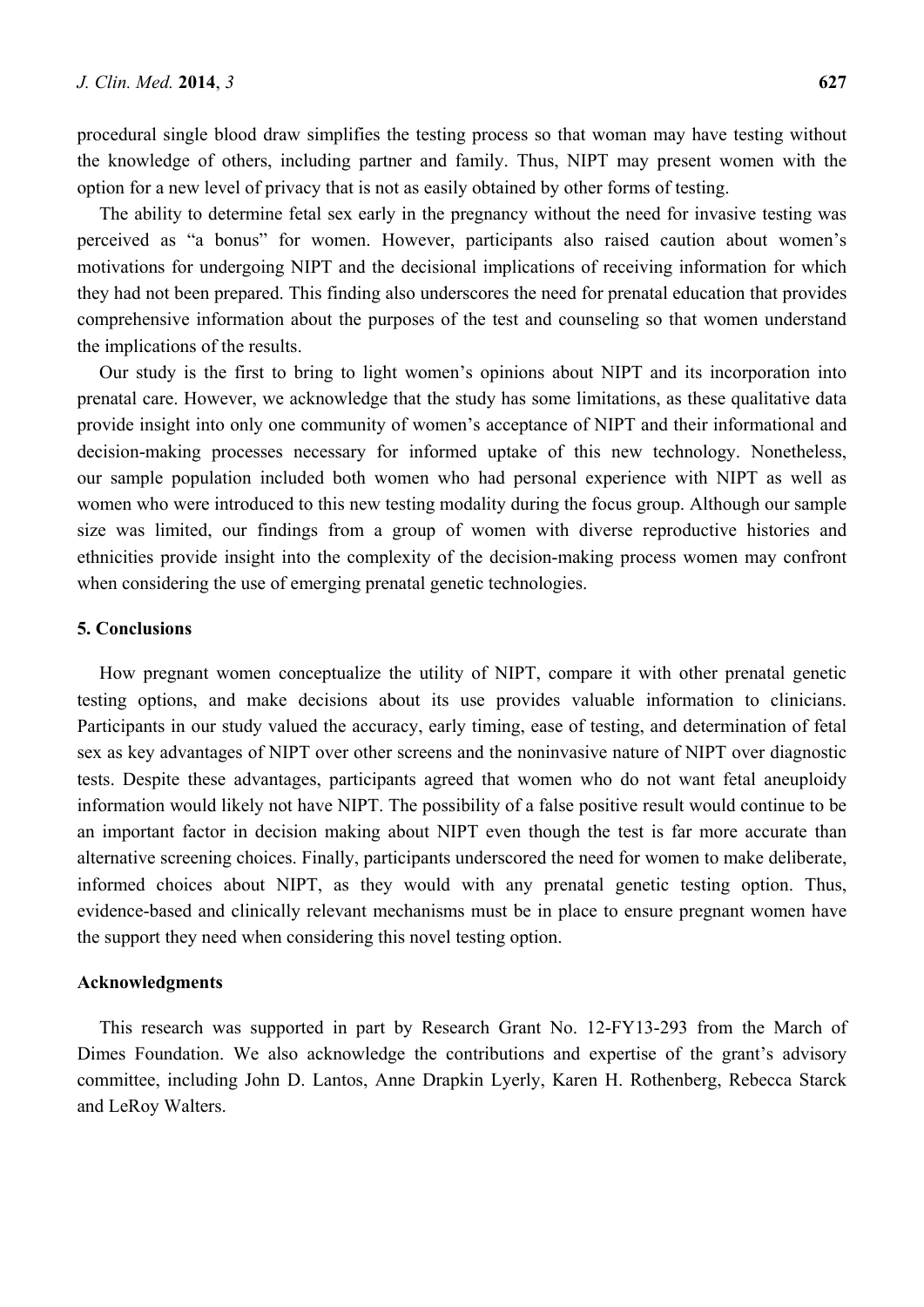## **Author Contributions**

Ruth Farrell was involved in the conceptual development and conduct of the project, including development of the moderator guide, data collection and analysis, interpretation of the data, and writing the manuscript.

Mary Beth Mercer was involved in the conceptual development and conduct of the project, including development of the moderator guide, data collection and analysis, interpretation of the data, and writing the manuscript.

Patricia Agatisa was involved in the conceptual development and conduct of the project, including development of the moderator guide, data collection and analysis, interpretation of the data, and writing the manuscript.

Marissa Smith was involved in the conceptual development of the project, including development of the moderator guide, interpretation of the data, and writing the manuscript.

Elliot Philipson was involved in the conceptual development of the project, including development of the moderator guide, interpretation of the data, and writing the manuscript.

# **Appendix**

# **Moderator Guide**

#### **Familiarity with NIPT**

Have any of you heard of NIPT? What do you know about it? Where did you learn about it? What were your initial reactions? (If participant(s) volunteer that they had NIPT, ask them if they are comfortable sharing their experiences with the test.)

## **Presentation about NIPT and Other Prenatal Genetic Testing Options**

Overview of Down syndrome, trisomy 18 and trisomy 13. Overview of prenatal genetic testing options. Overview of NIPT and comparisons to conventional screens and diagnostic tests. Questions and Answers.

# **Reactions to NIPT**

What are your thoughts about NIPT?

What are the advantages of NIPT? What are the disadvantages of NIPT? How does NIPT compare to other prenatal tests for chromosomal abnormalities? How is it similar? How is it different?

# **Decision Making and Informed Consent**

What information would you need to decide if NIPT is right for you? How does the accuracy of NIPT affect decisions about whether or not to get the test? Does the fact that it's a blood test affect how you would weigh the benefits and risks of the test?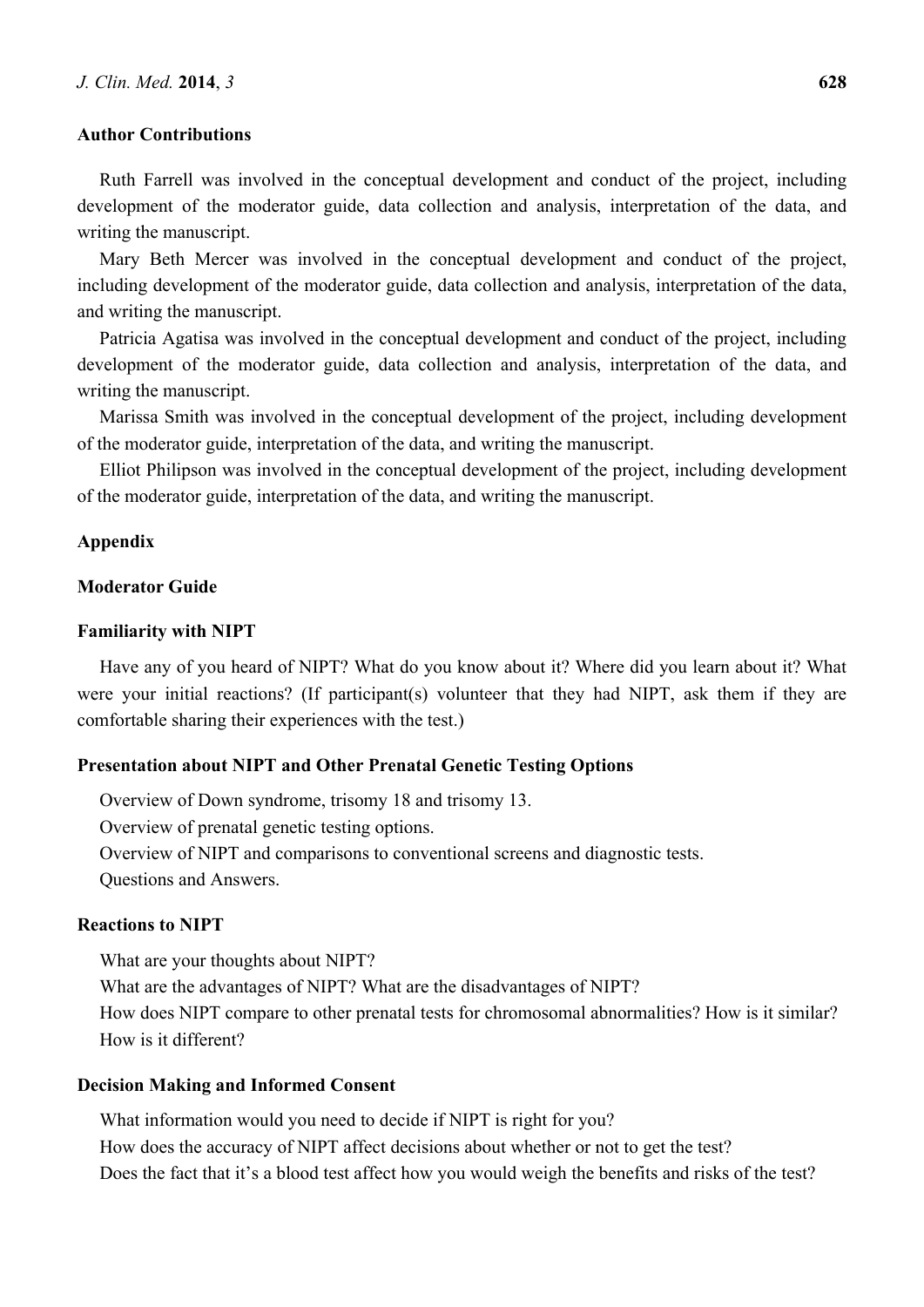How can doctors and midwives help women make informed decisions about this test as it changes over time?

# **Conflicts of Interest**

The authors declare no conflict of interest.

# **References**

- 1. American College of Obstetricians and Gynecologist (ACOG) Committee on Genetics. Committee Opinion No. 545. Noninvasive prenatal testing for fetal aneuploidy. *Obstet. Gynecol.* **2012**, *120*, 1532–1534.
- 2. Gregg, A.R.; Gross, S.J.; Best, R.G.; Monaghan, K.G.; Bajaj, K.; Skotko, B.G.; Thompson, B.H.; Watson, M.S. ACMG statement on noninvasive prenatal screening for fetal aneuploidy. *Genet. Med.* **2013**, *15*, 395–398.
- 3. Devers, P.L.; Cronister, A.; Ormond, K.E.; Facio, F.; Brasington, C.K.; Flodman, P. Noninvasive prenatal testing/noninvasive prenatal diagnosis: The position of the National Society of Genetic Counselors. *J. Genet. Counsel.* **2013**, *22*, 291–295.
- 4. Benn, P.A.; Borrell, A.; Crossley, J.; Chitty, L.S.; Langlois, S.; Odibo, A.; Wilkins-Haug, L.E. International Society for Prenatal Diagnosis Aneuploidy screening: A position statement from a committee on behalf of the Board of the International Society for Prenatal Diagnosis. *Prenat. Diagn.* **2011**, *31*, 519–522.
- 5. Morain, S.; Greene, M.F.; Mello, M.M. A new era in noninvasive prenatal testing. *N. Engl. J. Med.*  **2013**, *369*, 499–501.
- 6. Fairbrother, G.; Johnson, S.; Musci, T.J.; Song, K. Clinical experience of noninvasive prenatal testing with cell-free DNA for fetal trisomies 21, 18, and 13, in a general screening population. *Prenat. Diagn.* **2013**, *33*, 580–583.
- 7. Norton, M.E.; Brar, H.; Weiss, J.; Karimi, A.; Laurent, L.C.; Caughey, A.B.; Rodriguez, M.H.; Williams, J., III; Mitchell, M.E.; Adair, C.D.; *et al.* Non-Invasive Chromosomal Evaluation (NICE) Study: Results of a multicenter prospective cohort study for detection of fetal trisomy 21 and trisomy 18*. Am. J. Obstet. Gynecol.* **2012**, *207*, 1–8.
- 8. Tischler, R.; Hudgins, L.; Blumenfeld, Y.J.; Greely, H.T.; Ormond, K.E. Noninvasive prenatal diagnosis: Pregnant women's interest and expected uptake. *Prenat. Diagn.* **2011**, *31*, 1292–1299.
- 9. Hill, M.; Fisher, J.; Chitty, L.S.; Morris, S. Women's and health professionals' preferences for prenatal tests for Down syndrome: A discrete choice experiment to contrast noninvasive prenatal diagnosis with current invasive tests. *Genet. Med.* **2012**, *14*, 905–913.
- 10. Sayres, L.C.; Allyse, M.; Norton, M.E.; Cho, M.K. Cell-free fetal DNA testing: A pilot study of obstetric healthcare provider attitudes toward clinical implementation. *Prenat. Diagn.* **2011**, *31*, 1070–1076.
- 11. Chiu, R.W.; Chan, K.C.; Gao, Y.; Lau, V.Y.; Zheng, W.; Leung, T.Y.; Foo, C.H.; Xie, B.; Tsui, N.B.; Lun, F.M.; *et al.* Noninvasive prenatal diagnosis of fetal chromosomal aneuploidy by massively parallel genomic sequencing of DNA in maternal plasma*. Proc. Natl. Acad. Sci. USA* **2008**, *105*, 20458–20463.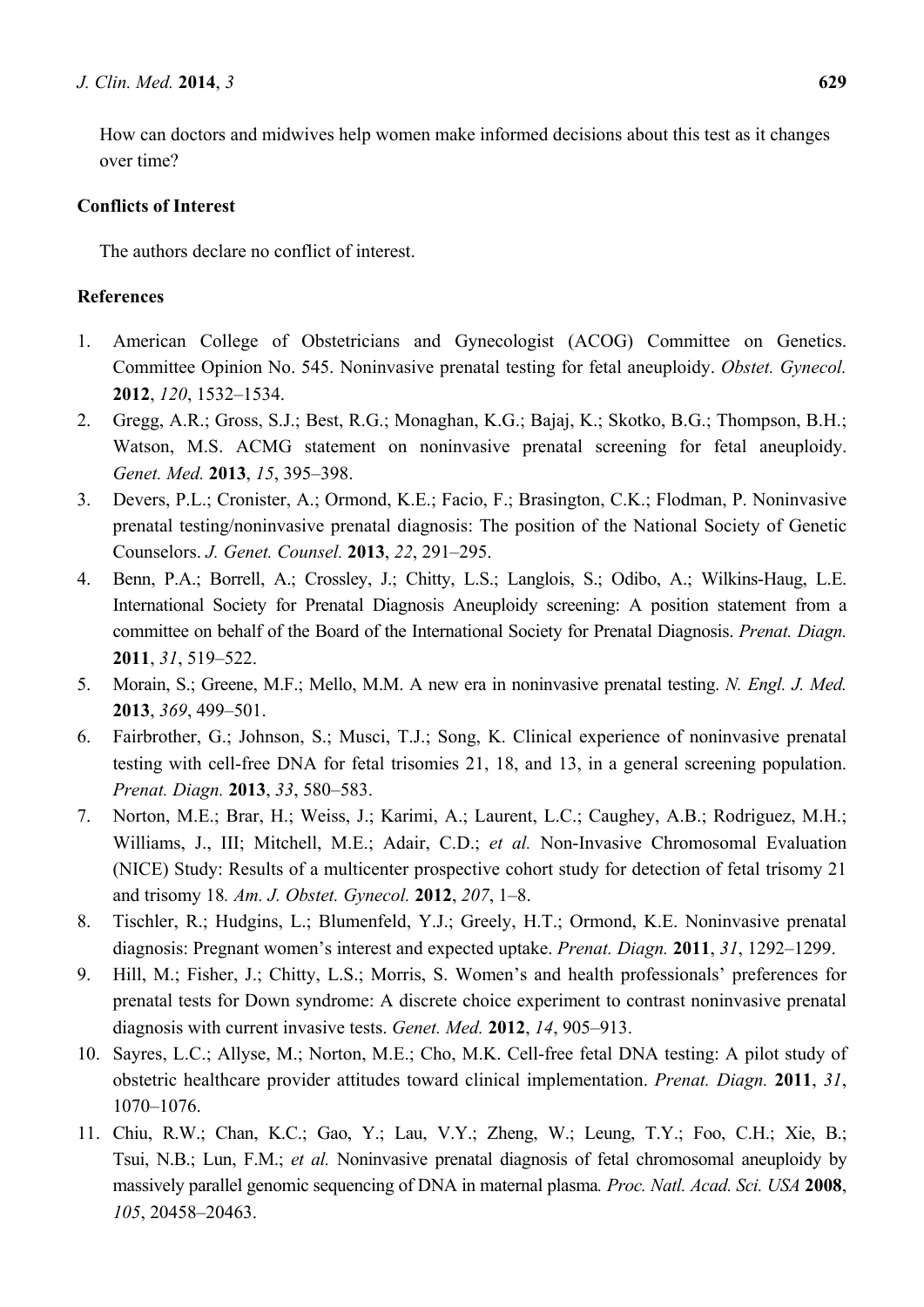- 12. Ryan, G.; Bernard, H. Techniques to identity themes. *Field Methods* **2003**, *15*, 85–109.
- 13. Birks, M.; Chapman, Y.; Francis, K. Memoing in qualitative research: Probing data and processes. *J. Res. Nurs.* **2008**, *13*, 68–75.
- 14. Corbin, J.; Strauss, A. *Basics of Qualitative Research: Techniques and Procedures for Developing Grounded Theory*, 3rd ed.; Sage Publications, Inc.: Thousand Oakes, CA, USA, 2008.
- 15. *NVivo Qualitative Data Analysis Software*, Version 8; QSR International Pty Ltd.: Doncaster, UK, 2008.
- 16. Mennuti, M.T.; Cherry, A.M.; Morrissette, J.D.; Dugoff, L. Is it time to sound an alarm about false-positive cell-free DNA testing for fetal aneuploidy? *AJOG* **2013**, *209*, 415–419.
- 17. Deans, Z.; Newson, A.J. Should non-invasiveness change informed consent procedures for prenatal diagnosis? *Health Care Anal.* **2011**, *19*, 122–132.
- 18. De Jong, A.; Dondorp, W.J.; Frints, S.G.; de Die-Smulders, C.E.; de Wert, G.M. Non-invasive prenatal diagnosis for aneuploidy: Toward an integral ethical assessment. *Hum. Reprod.* **2011**, *26*, 2915–2917.
- 19. Benn, P.A.; Chapman, A.R. Practical and ethical considerations of noninvasive prenatal diagnosis. *JAMA* **2009**, *301*, 2154–2156.
- 20. Benn, P.A.; Chapman, A.R. Ethical challenges in providing noninvasive prenatal diagnosis. *Curr. Opin. Obst. Gynecol*. **2010**, *22*, 128–134.
- 21. Allyse, M.A.; Sayres, L.C.; Havard, M.; King, J.S.; Greely, H.T.; Hudgins, L.; Taylor, J.; Norton, M.E.; Cho, M.K.; Magnus, D.; *et al.* Best ethical practices for clinicians and laboratories in the provision of noninvasive prenatal testing. *Prenat. Diagn*. **2013**, *33*, 656–661.
- 22. Van den Heuvel, A.; Chitty, L.; Dormandy, E.; Newson, A.; Deans, Z.; Attwood, S.; Haynes, S.; Marteau, T.M. Will the introduction of non-invasive prenatal diagnostic testing erode informed choices? An experimental study of health care professionals. *Patient Educ. Couns*. **2010**, *78*, 24–28.
- 23. Cohn, G.M.; Gould, M.; Miller, R.C.; Habecker-Green, J.; Macri, C.J.; Gimovsky, M.L. The importance of genetic counseling before amniocentesis. *J. Perinatol.* **1996**, *16*, 352–357.
- 24. Drummond, M.; Knight, L. Amniocentesis and informed consent. *BMJ Clin. Res*. **1988**, *296*, 566–567.
- 25. Durand, M.A.; Stiel, M.; Boivin, J.; Elwyn, G. Information and decision support needs of parents considering amniocentesis: Interviews with pregnant women and health professionals. *Health Expect.* **2010**, *13*, 125–138.
- 26. Marteau, T.M.; Cook, R.; Kidd, J.; Michie, S.; Johnston, M.; Slack, J.; Shaw, R.W. The psychological effects of false-positive results in prenatal screening for fetal abnormality: A prospective study. *Prenat. Diagn.* **1992**, *12*, 205–214.
- 27. Gates, E.A. Communicating risk in prenatal genetic testing. *J. Midwifery Women's Health* **2004**, *49*, 220–227.
- 28. Bernhardt, B.A.; Soucier, D.; Hanson, K.; Savage, M.S.; Jackson, L.; Wapner, R.J. Women's experiences receiving abnormal prenatal chromosomal microarray testing results. *Genet. Med.*  **2013**, *15*, 139–145.
- 29. Lyerly, A.D.; Mitchell, L.M.; Armonstrong, E.M.; Harris, L.H.; Kukla, R.; Kuppermann, M.; Little, M.O. Risks, values, and decision making surrounding pregnancy. *Obstet. Gynecol.* **2007**, *109*, 979–984.